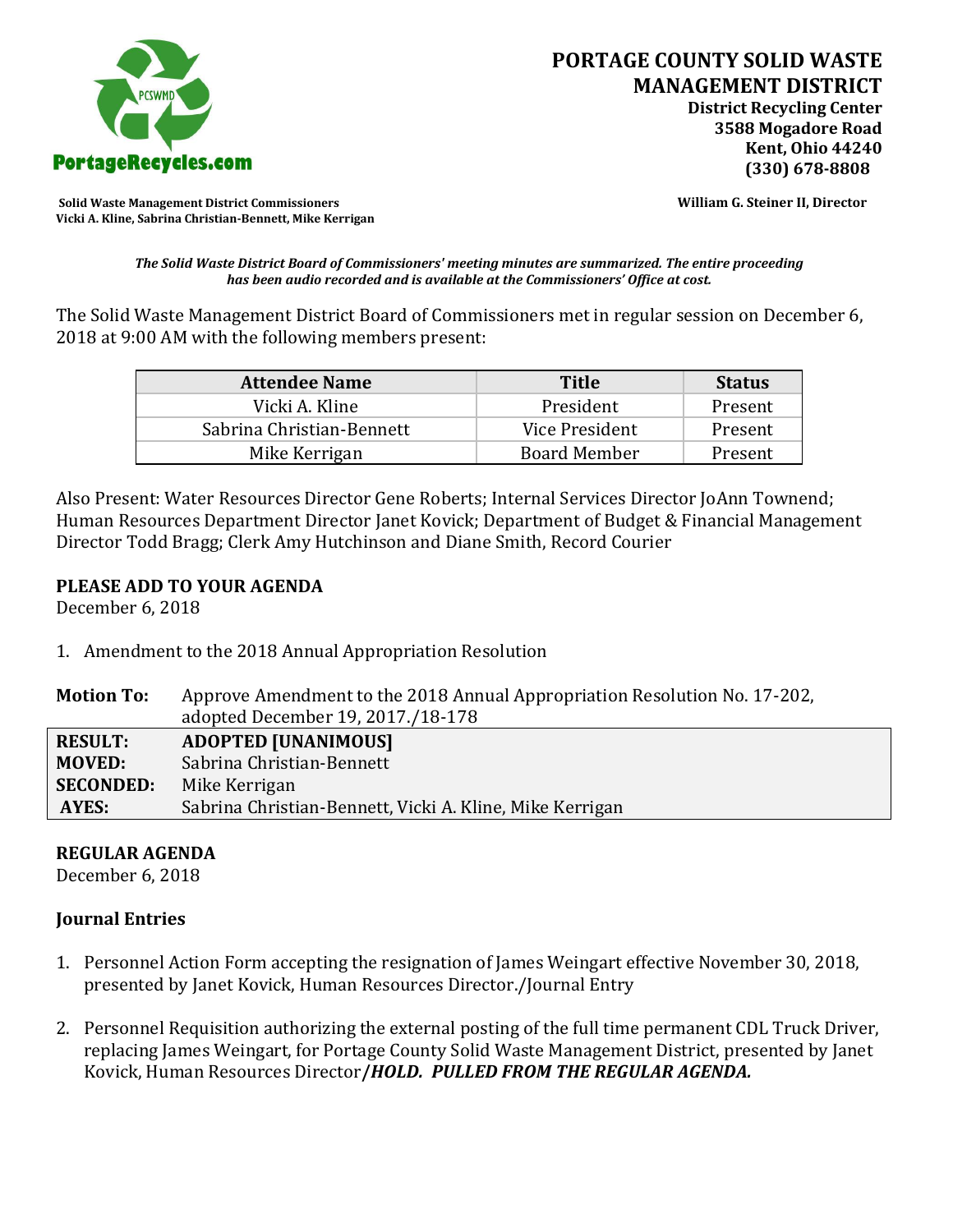Director Kovick would like to pull Journal Entry No. 2 from today's agenda and Commissioner Kerrigan motioned to pull Journal Entry No. 2

# *JOURNAL ENTRY*

*December 6, 2018*

*2. Personnel Requisition authorizing the external posting of the full time permanent CDL Truck Driver, replacing James Weingart, for Portage County Solid Waste Management District, presented by Janet Kovick, Human Resources Director/PULLED FROM THE REGULAR AGENDA.*

**CONSENT AGENDA**

December 6, 2018

1. **Approval of Minutes November 29, 2018**

## 2. **Resolutions**

- A. Approve the December 11, 2018 bills as presented by the County Auditor and reviewed by the Department of Budget and Finance./18-174
- B. Approve the December 11, 2018 Journal Vouchers./18-175
- C. Approve the December 11, 2018 Then & Now certification as presented by the County Auditor./18-176
- D. Voluntary customer rate increase./18-177

## **Motion To:** Approve the December 6, 2018 Consent Agenda for Solid Waste Management District

| RESULT:          | <b>ADOPTED [UNANIMOUS]</b>                               |
|------------------|----------------------------------------------------------|
| MOVED:           | Sabrina Christian-Bennett                                |
| <b>SECONDED:</b> | Mike Kerrigan                                            |
| AYES:            | Sabrina Christian-Bennett, Vicki A. Kline, Mike Kerrigan |

**RESOLUTION NO. 18-174 - RE: BILLS APPROVED AND CERTIFIED TO THE PORTAGE COUNTY AUDITOR FOR PAYMENT.** 

It was moved by Sabrina Christian-Bennett, seconded by Mike Kerrigan that the following resolution be adopted:

- **RESOLVED,** that the bills were approved and certified to the County Auditor for payment, contingent upon the review of the Portage County Department of Budget and Financial Management, Department of Internal Services or other designee on December 11, 2018 in the total payment amount of **\$113,640.79 for Funds 8300-8399** as set forth in the Accounts Payable Warrant Report on file in the office of the Portage County Auditor; and be it further
- **RESOLVED,** that the District Board of Commissioners finds and determines that all formal actions of this Board concerning and relating to the adoption of this resolution were taken in an open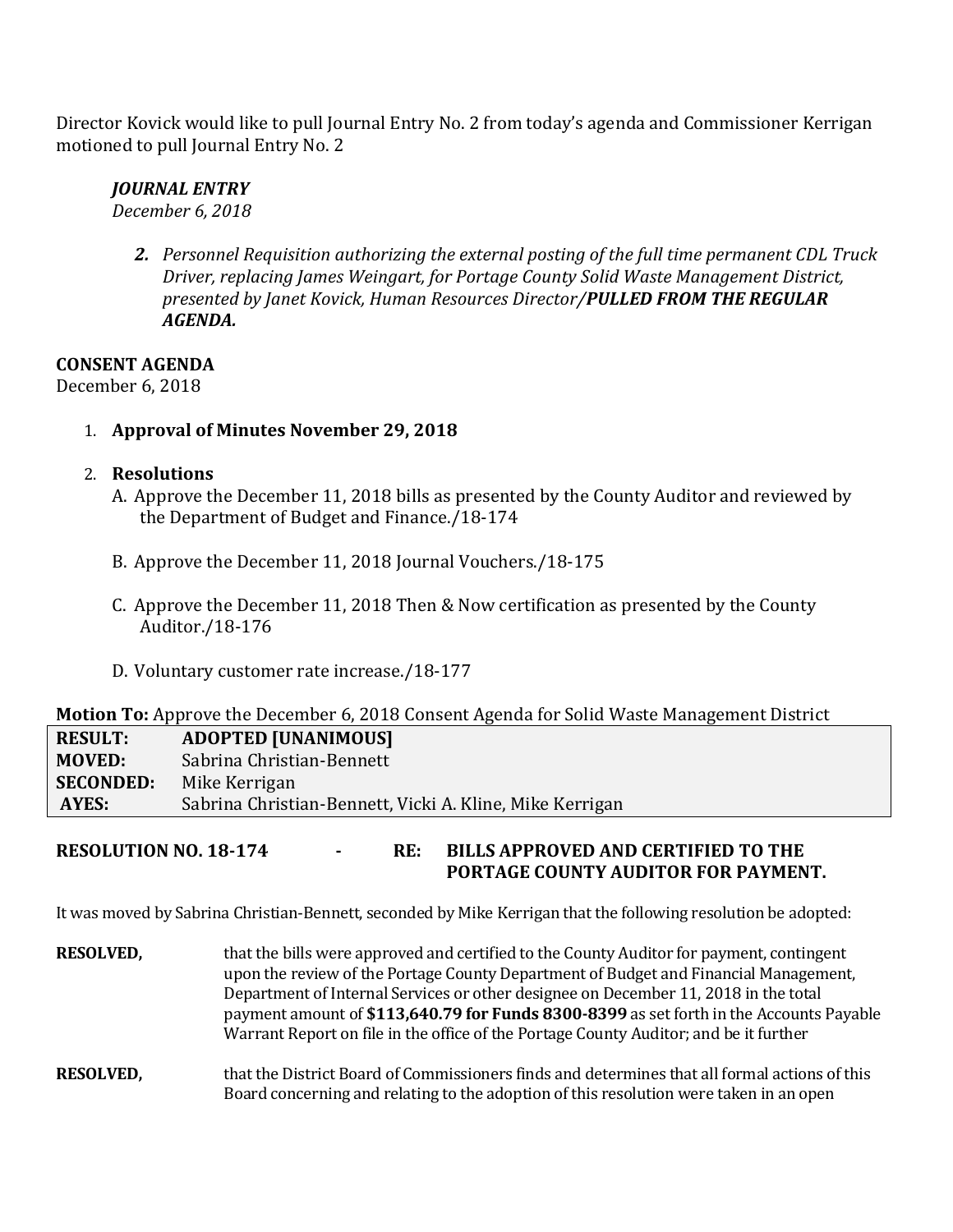meeting of this Board and that all deliberations of this Board that resulted in those formal actions were in meeting open to the public in compliance with the law including Section 121.22 of the Ohio Revised Code.

Roll call vote as follows:

| Vicki A. Kline, Yea;           | Sabrina Christian-Bennett, Yea; |                                       | Mike Kerrigan, Yea; |
|--------------------------------|---------------------------------|---------------------------------------|---------------------|
| <b>RESOLUTION NO. 18-175 -</b> | RE:                             | APPROVAL OF JOURNAL VOUCHERS/ENTRIES. |                     |

It was moved by Sabrina Christian-Bennett, seconded by Mike Kerrigan that the following Resolution be adopted:

- **WHEREAS,** the Ohio Revised Code requires that warrants be approved by the District Board of Commissioners for the Portage County Solid Waste Management District prior to their issuance, and
- **WHEREAS,** there are other similar financial transactions defined as journal vouchers/entries that are dissimilar in that they are used to pay for charges for services from one county department and/or fund to another department and/or fund and thus are processed in lieu of issuing a warrant, and
- **WHEREAS,** the Journal Vouchers/Entries are submitted by the Solid Waste Management District Director for review by the District Board of Commissioners; now therefore be it

| 12/11/18 | 750 | \$882.76   |
|----------|-----|------------|
| 12/11/18 | 680 | 6.17       |
| 12/11/18 | 679 | 1,037.63   |
| Total    |     | \$1.926.56 |

- **RESOLVED,** that the District Board of Commissioners approves the attached Journal Vouchers/Entries, and be it further
- **RESOLVED,** that the District Board of Commissioners finds and determines that all formal actions of this Board concerning and relating to the adoption of this resolution were taken in an open meeting of this Board and that all deliberations of this Board that resulted in those formal actions were in meeting open to the public in compliance with the law including Section 121.22 of the Ohio Revised Code.

Roll call vote as follows:

| Vicki A. Kline, Yea;         | Sabrina Christian-Bennett, Yea; |     |                                                                  | Mike Kerrigan, Yea; |
|------------------------------|---------------------------------|-----|------------------------------------------------------------------|---------------------|
| <b>RESOLUTION NO. 18-176</b> |                                 | RE: | ACCEPTANCE OF THEN AND NOW CERTIFICATIONS FOR<br><b>PAYMENT.</b> |                     |

It was moved by Sabrina Christian-Bennett, seconded by Mike Kerrigan that the following resolution be adopted: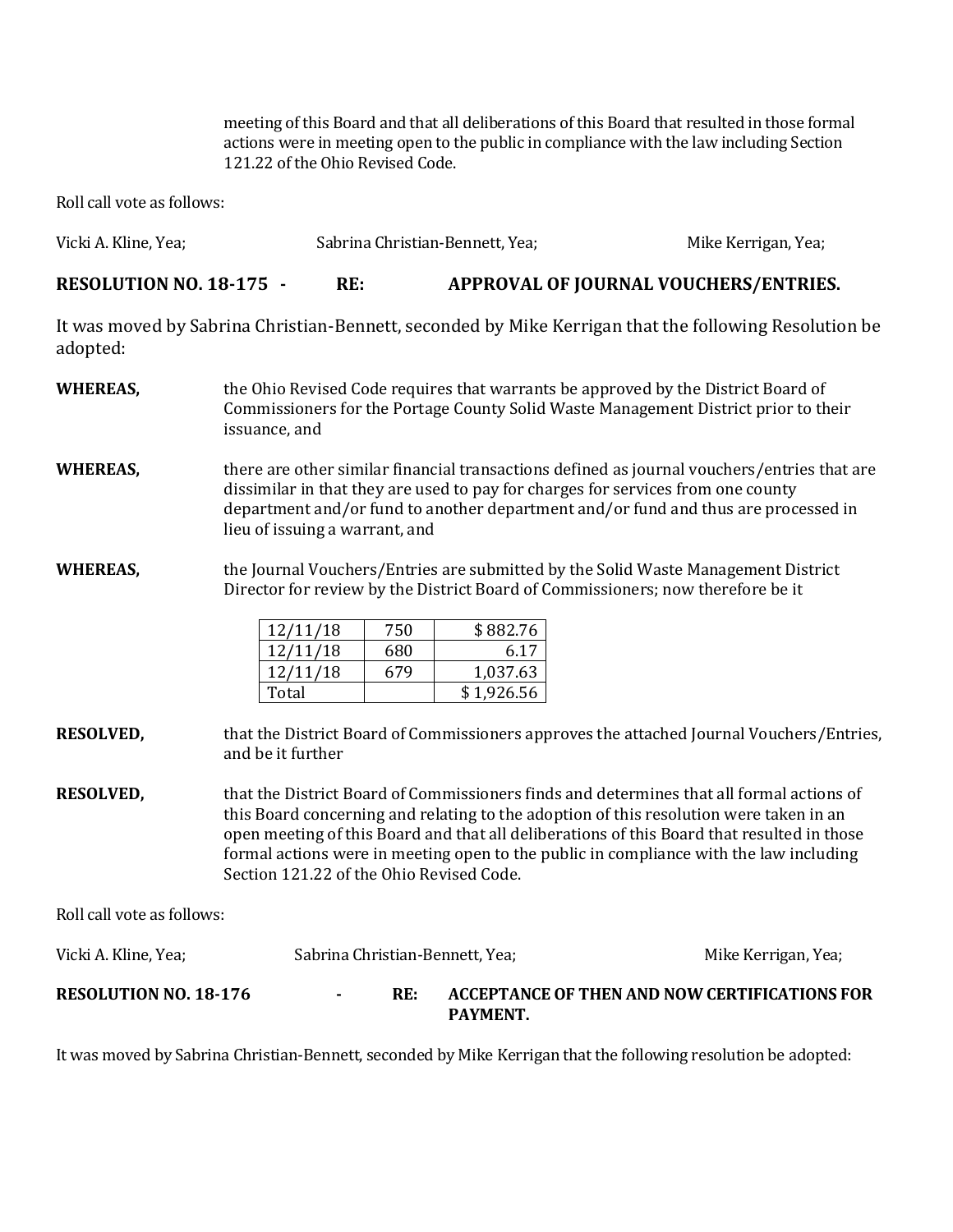| <b>WHEREAS,</b>            | Ohio Revised Code Section 5705.41 (D)(1) authorizes the expenditure of moneys, provided a<br>certificate of the County Auditor is supplied stating that there was at the time of the making<br>of such contract or order and at the time of the execution of such certificate a sufficient sum<br>appropriated for the purpose of such contract and in the treasury or in process of collection<br>to the credit of an appropriate fund free from any previous encumbrances (Then and Now<br>Certification), and |
|----------------------------|------------------------------------------------------------------------------------------------------------------------------------------------------------------------------------------------------------------------------------------------------------------------------------------------------------------------------------------------------------------------------------------------------------------------------------------------------------------------------------------------------------------|
| <b>WHEREAS,</b>            | the Then and Now Certification is recommended by the State Auditor's Office, the Portage<br>County Auditor's Office, and the Portage County Prosecutor's Office, and                                                                                                                                                                                                                                                                                                                                             |
| <b>WHEREAS,</b>            | a listing of expenditures, attached hereto as Exhibit "A" and incorporated herein by<br>reference, has been certified by the County Auditor according to Ohio Revised Code section<br>5705.41 (D)(1); now therefore be it                                                                                                                                                                                                                                                                                        |
| <b>RESOLVED,</b>           | that the expenditures listed herein are properly certified by the County Auditor in the<br>amount of \$496.16 dated December 11, 2018 as set forth in Exhibit "A" shall be paid; and<br>be it further                                                                                                                                                                                                                                                                                                            |
| <b>RESOLVED,</b>           | that the District Board of Commissioners finds and determines that all formal actions of this<br>Board concerning and relating to the adoption of this resolution were taken in an open<br>meeting of this Board and that all deliberations of this Board that resulted in those formal<br>actions were in meeting open to the public in compliance with the law including Section<br>121.22 of the Ohio Revised Code.                                                                                           |
| Roll call vote as follows: |                                                                                                                                                                                                                                                                                                                                                                                                                                                                                                                  |
| Vicki A. Kline, Yea;       | Sabrina Christian-Bennett, Yea;<br>Mike Kerrigan, Yea;                                                                                                                                                                                                                                                                                                                                                                                                                                                           |
| RESOLUTION NO 18-177       | AUTHORIZING THE PORTAGE COUNTY SOLID<br>$RF-$                                                                                                                                                                                                                                                                                                                                                                                                                                                                    |

**RESOLUTION NO. 18-177 - RE:** AUTHORIZING THE **WASTE MANAGEMENT DISTRICT, TO INCREASE THE MONTHLY RATE FOR VOLUNTARY CUSTOMERS ONE (1) DOLLAR PER MONTH** 

It was moved by Sabrina Christian-Bennett, seconded by Mike Kerrigan that the following resolution be adopted:

| <b>WHEREAS,</b>  | the Portage County Solid Waste Management District provides curbside service to<br>residents who do not have community wide service on a voluntary basis; and                                                                                                   |
|------------------|-----------------------------------------------------------------------------------------------------------------------------------------------------------------------------------------------------------------------------------------------------------------|
| <b>WHEREAS,</b>  | the Board of Commissioners wish to amend the current of \$3.00 per month to \$4.00<br>per month; now there for be it                                                                                                                                            |
| <b>RESOLVED,</b> | that the Portage County Solid Waste Management District Board of Commissioners<br>does agree to approve the rate increase of \$1.00 per month for voluntary customers;                                                                                          |
| <b>RESOLVED,</b> | that the Portage County Solid Waste Management District Board of Commissioners<br>finds and determines that all formal actions of this Board concerning and relating to<br>the adoption of this resolution were taken in an open meeting of this Board and that |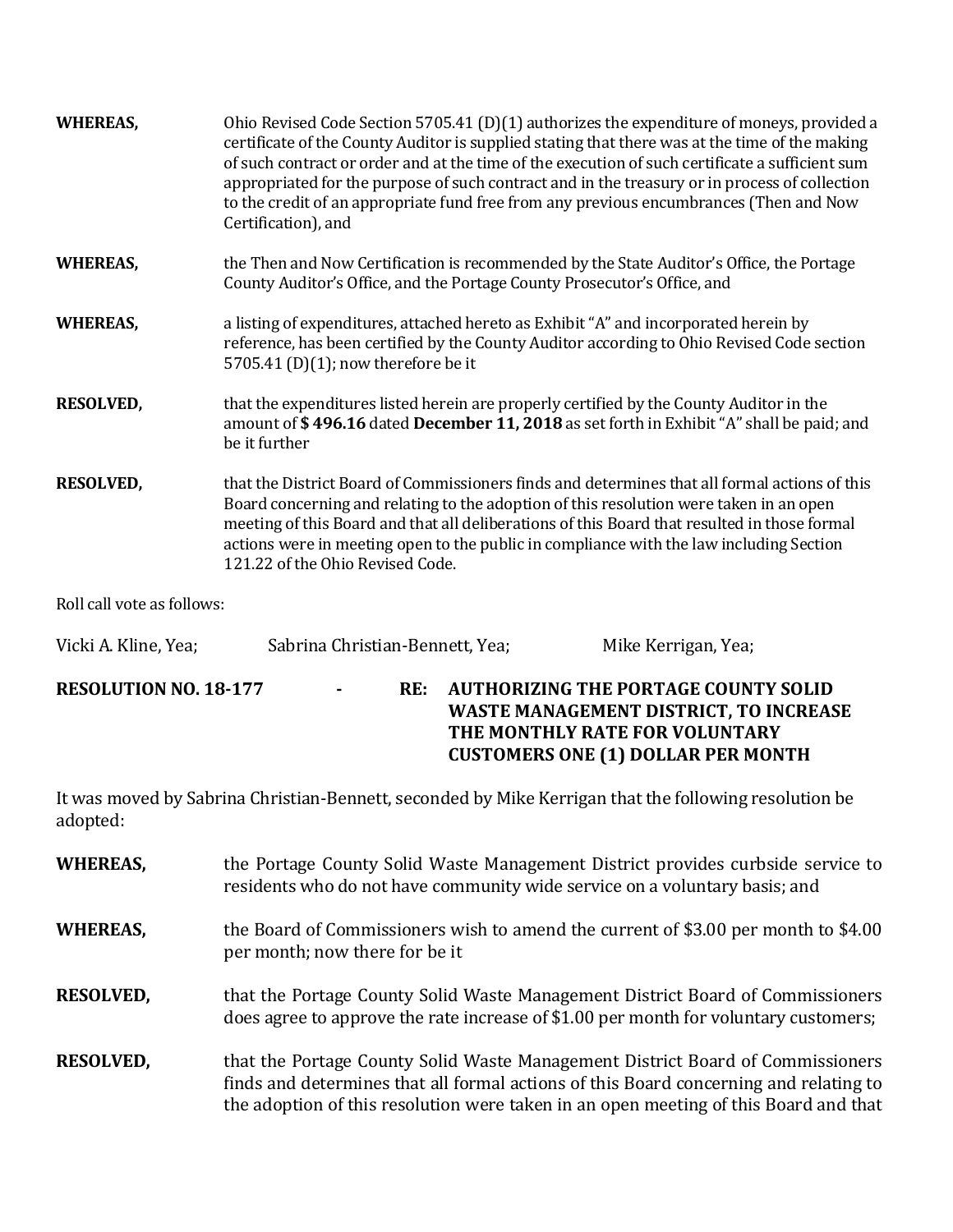all deliberations of this Board that resulted in those formal actions were in meeting open to the public in compliance with the law including Section 121.22 of the Ohio Revised Code.

Roll call vote as follows:

| Vicki Kline, Yea;            | Sabrina Christian-Bennett, Yea; |     |      | Mike Kerrigan, Yea;                                                                             |
|------------------------------|---------------------------------|-----|------|-------------------------------------------------------------------------------------------------|
| <b>RESOLUTION NO. 18-178</b> |                                 | RE: | 2017 | AMENDMENT TO THE 2018 ANNUAL APPROPRIATION<br><b>RESOLUTION NO. 17-202 ADOPTED DECEMBER 19.</b> |

It was moved by Sabrina Christian-Bennett, seconded by Mike Kerrigan that the following resolution be adopted:

**RESOLVED,** that it has become necessary to amend the 2018 Annual Appropriation in the amounts and for the purposes set forth in the enumeration shown below as reviewed and recommended by the Director of the Dept. of Budget & Financial Management:

|                   |       |                                        | Increase | Decrease |
|-------------------|-------|----------------------------------------|----------|----------|
|                   |       | Solid Waste General Admin              |          |          |
| <b>Fund: 8300</b> |       |                                        |          |          |
|                   | 901   | <b>Solid Waste Management District</b> |          |          |
|                   | 83003 |                                        | \$40,000 |          |
|                   | 83004 |                                        | \$20,000 |          |
|                   | 83005 |                                        | \$40,000 |          |
| <b>Fund: 8355</b> |       |                                        |          |          |
|                   | 901   | <b>Solid Waste Management District</b> |          |          |
|                   | 83558 |                                        | \$1,597  |          |
| <b>Fund: 8372</b> |       |                                        |          |          |
|                   | 901   | <b>Solid Waste Management District</b> |          |          |
|                   | 83726 |                                        |          | \$55,325 |

| \$101,597<br><b>MEMO TOTAL</b> | \$55,325 |
|--------------------------------|----------|
|--------------------------------|----------|

; and be it further **RESOLVED,** that the notes of explanation in this resolution are for informational purposes only and are not intended to restrict the expenditure of those appropriated funds to any single purpose. Such funds are for the use of all expenditures that are lawful under the approved appropriation; and be it further

**RESOLVED,** that a certified copy of this resolution be filed with the County Auditor; and be it further

**RESOLVED,** that the Board of District Commissioners finds and determines that all formal actions of this Board concerning and relating to the adoption of this resolution were taken in an open meeting of this Board and that all deliberations of this Board that resulted in those formal actions were in